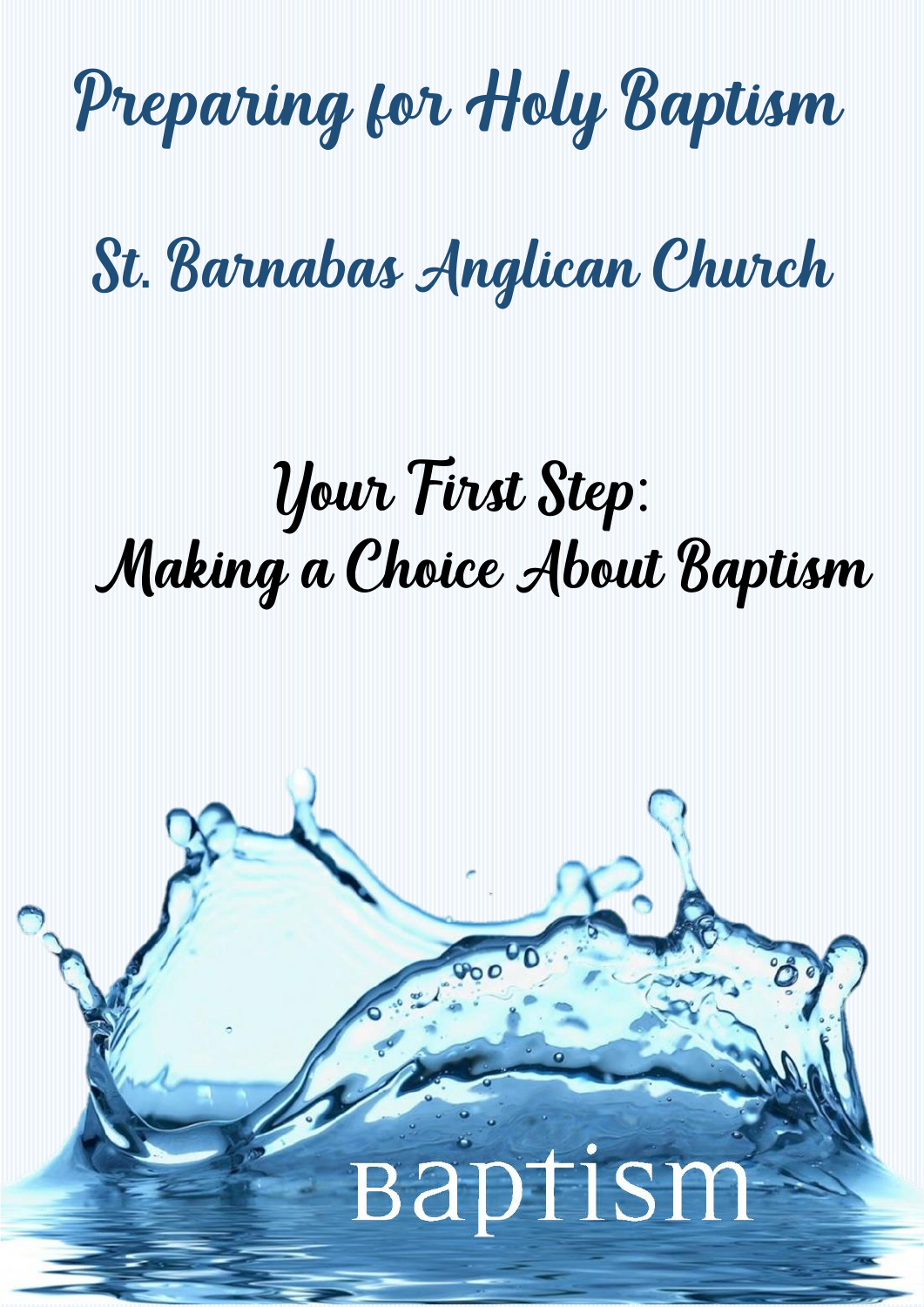## Some Straight Talking

Welcome, and thanks for contacting our Parish about Holy Baptism.

We know that your child's life is extremely important to you and that you want nothing less than the best for your child.

Your child's life is equally important to this church, and we want nothing less than the best for your child.

Because your child is so important to us, we want to be upfront and honest about this important step that you are considering for your child and your family.

We want there to be no misunderstanding about why we believe that this is so important for your child, and allow you to make an informed choice about what is best for you and your family at this time.

So, this booklet has some straight talking in it. We don't intend to offend, but hope and pray an understanding of what it means to be baptised, and how that is lived out, will be the end result of your reading this, and any ongoing conversations that we have.

Reading this information and engaging the questions it poses is the first part of preparing for baptism in our Parish.

# A Changing World

Sometime between 1960 and 1980 a very different view of the place of religion in the world started to come about. Some people have grieved this deeply, while others, including many in the Church, have found new freedom and possibilities.

While many now operate in this new way, others still practise their Christian life in the old ways.

What this change brought with it is a new sense of what it means to be Christian and, specifically, what it means to be baptised.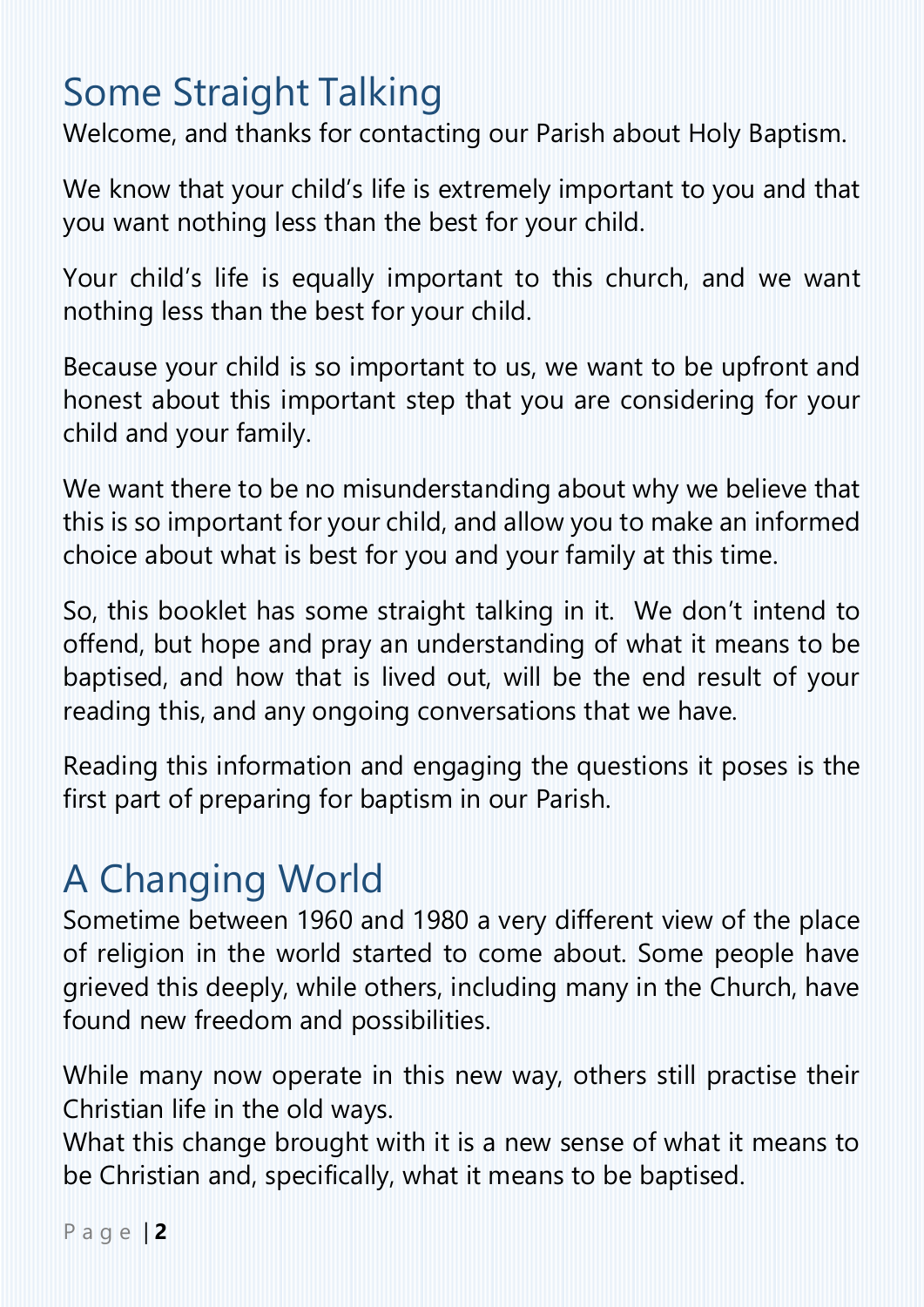## How did we change?

In the 1950's and early 1960's many parents did not worry about whether their children would grow up Christian. It just usually happened.

Outside work and school, the Church was "the only show in town". Large Church Youth groups met on Friday nights. On Saturday, you played sports and went to the movies with the same crowd. On Sundays, the town closed down – shops were shut and no one worked. On Sunday mornings, kids went to Sunday schools while parents were in Church.

Church, home and town worked together to give us 'Christian values'. People grew up Christian by simply being raised in a local community.

Most of us expected to be baptised, to have a church wedding, to have a church funeral. Why? Because we lived in this Christian society, where everyone was "Christian".

### When did we change?

It's hard to date just when it happened. It was made up of a series of events that came with a rush: TV in every home, Sunday sports, extended hours for pubs, clubs and shops.

Linked with this was an era of full employment and high wages, making possible the second car, family mobility, travel and financial security. We also found secular non-Christian ways of understanding the world.

This new Canadian society no longer acts as a prop for the Church, nor does it need the Church to prop it up. There are no longer any free rides for the Church.

This new world provides as many challenges for the Church as it does for those who we share it with.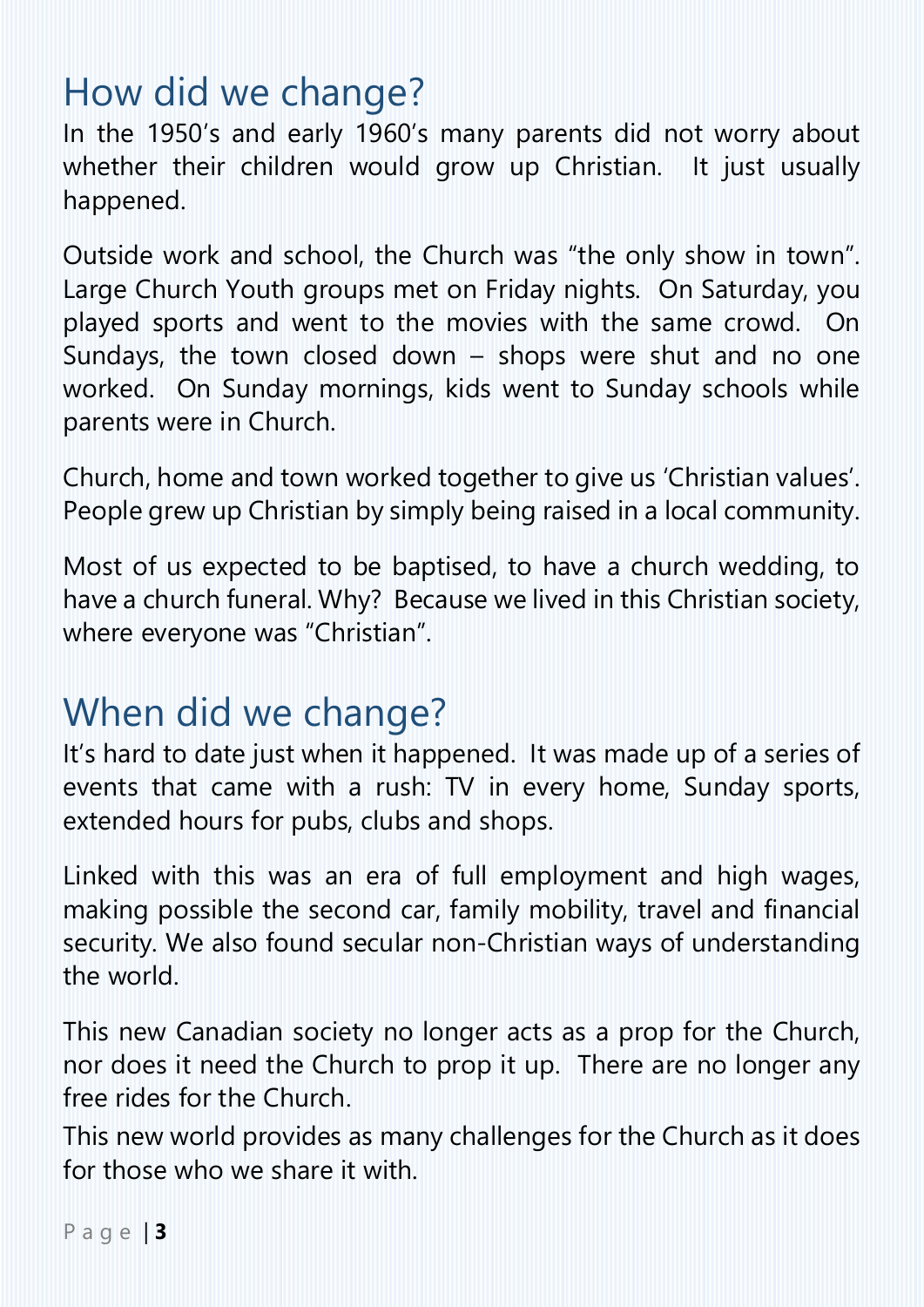### A new way of being Christian (or perhaps an old one rediscovered)

This is an opportunity to celebrate! We are at last free to choose to live in a way that makes being a Christian an exciting adventure and a significant choice. It is a choice that each of us gets to make.

Choosing to follow Jesus and live differently in the world around them is what the very first followers of Jesus did. As a result, they lived an adventuresome Church – a community of people seeking to live faithfully together and act differently to make a difference to themselves, and the world about us.

We are different. We have a different story and view of the world. We have a different set of values. We are Christian.

## Making a Choice

In this new situation, the central question for all of us is: which group of people do I want to shape my life and the life of my family? What set of values and principles do I seek to live by?

Baptism is the deliberate way persons (children and adults) are identified as part of God's family and located within a Christian group, a church. A church is a group of people who walk this journey together. *It is impossible to live a Christian life without being a part of a community that seeks to nurture, encourage, sustain and uphold one another in this important choice.*

So, there's no more important choice to be made than this . . . which group of people do I want to shape my life and the life of my family?

Is it to be a Christian group, a church, or not?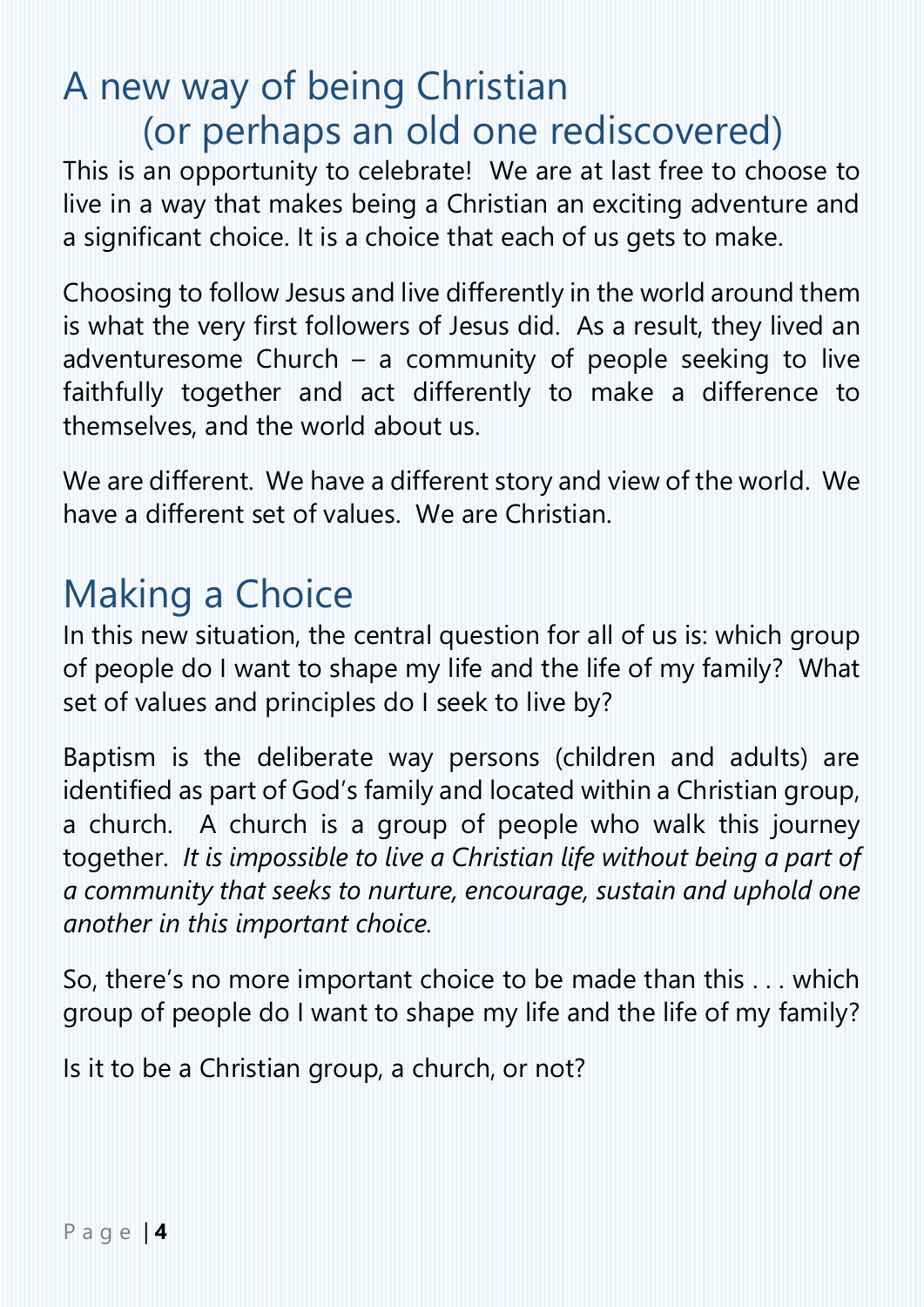## So, Is Baptism really what you want?

You see, the new situation we've just described also means a new freedom and a new honesty for people to choose not to be Christian!

Parents ask for baptism for their children for a whole variety of reasons.

Many of those reasons still belong to the 'old situation' which is over, but for some the break has not yet fully occurred.

In the new situation, perhaps Baptism and actively belonging to our Christian community is not what you honestly want for your child or yourself?

### Some questions and reasons given for baptism?

Let's take a look at some commonly given reasons for seeking baptism and see if baptism is still the best way to respond to your reasons.

#### *'It's expected of us. It's like turning twenty-one. Everyone goes through these things, don't they?'*

Reply: No they don't! There's nothing natural about Baptism any more. It's about being different, not about being the same. If you want a special occasion to welcome your child into your family, throw a party and we would love to help you prepare a special blessing to celebrate.

#### *'Our parents are always on our backs to get the baby done.'*

Reply: Grandparents who really care are a precious part of any family. Tell them how their support always helps when you have an important decision to make. Get them to read this booklet so that you might have a conversation together.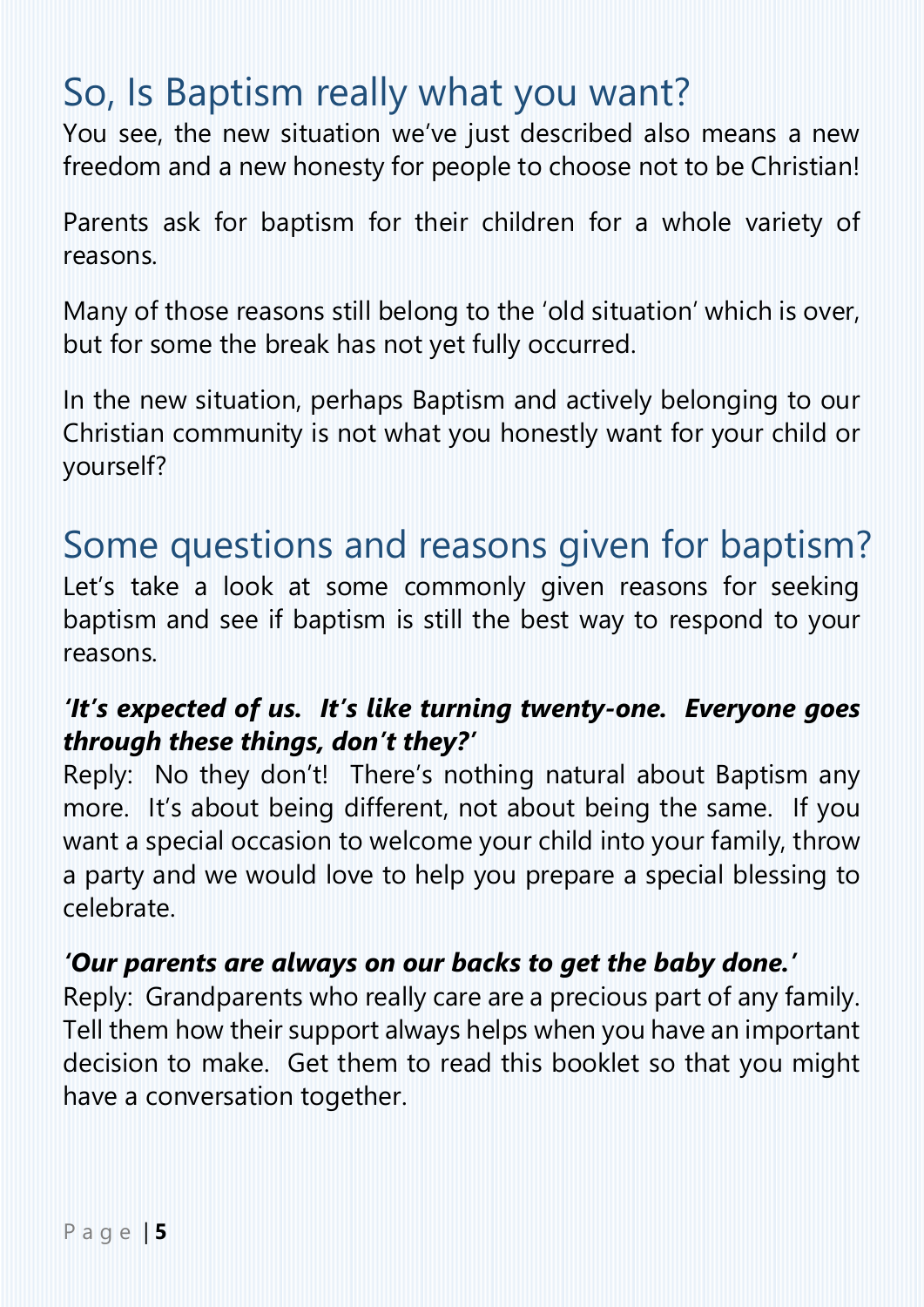#### *'This child's arrival has been a gift to us. We want to say "thanks" to God.'*

Reply: All parents know just how thankful you feel. It's a wonderful feeling. In our Church we have a beautiful service of 'Thanksgiving for the Gift of a Child' and we'd love to talk about celebrating this with you.

#### *'We were baptised as kids, and as a result never got sick'*

Reply: Baptism has nothing to do with health and well-being. It does not have any miraculous properties.

#### *'If my child is not baptised, and they die, will they go to heaven?'*

Reply: We believe in a God who is so loving and so compassionate that there is nothing that can separate us from the love of God through Jesus Christ. Sadly, in centuries past, and even today, some parts of the Church teach that you need to be baptised to get into heaven. We believe that baptism is a human response, and that it is only God who judges each of us. We do not believe that baptism is a ticket to heaven!

#### *'If my child is not baptised can they still receive the sacraments of the church, including Holy Communion and marriage?'*

Reply: The Church offers seven sacraments and you do not need to be baptised to receive most of these, including forgiveness. Baptism is the usual requirement for people to receive Holy Communion. The Church currently requires that at least one partner in a couple seeking marriage is a baptised person.

*'Our life in the Christian community is essential to us. It has formed us into the persons we are. It keeps us in touch with the source of our faith, hope, joy and love. We know and share in the lives of others in the community. We want that community to also shape the life of our child'.*

Reply: Then let's start to prepare for baptism!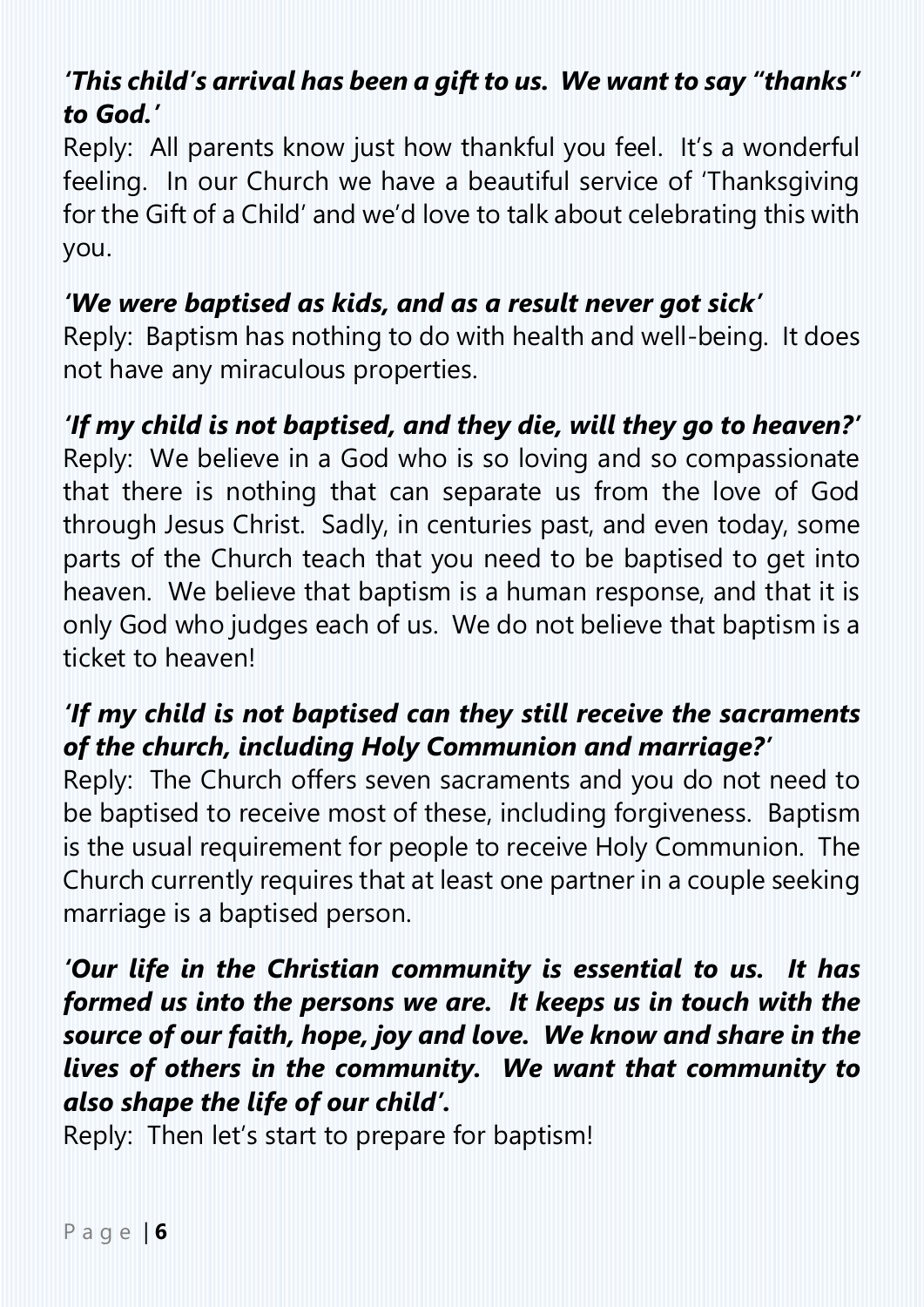## If you are still with us . . .

We've tried to let you know why we take Baptism seriously in this Parish – that it is a choice about a way of living, and not a once-only event.

If you now feel sure that Baptism is what you must do for your child and if you are prepared to do some serious work and preparation to prepare for Baptism, then so are we. Baptism preparation involves participation in the worship life of the congregation and some oneon-one sessions with our ministry team. You can get more details by contacting our Church Office.

If, however, you feel that you are unable to commit at this time, then we thank you for taking the time to read this and support you in this decision. We hope and pray that God's Holy Spirit might continue to lead you to explore belonging to a Christian community and the wondrous way of life that such a choice brings to those who participate.

#### Conduct of Baptisms

The Bishop of the Diocese of Calgary is the "chief" baptiser in every Anglican Church in this Diocese. The Rector is the Bishop's representative in this place, and so he will act at the 'chief' baptiser in this Parish.

Baptism takes place within the context of our normal Parish worship where the whole body gathers to welcome its newest members. Baptism is not a "private" event, but a public profession.

Baptism is a universal Christian rite – you are not baptized an "Anglican", but as a disciple of Jesus. However, you are baptized into a community of believers, and so our desire is that you would enter into the journey of life with us.